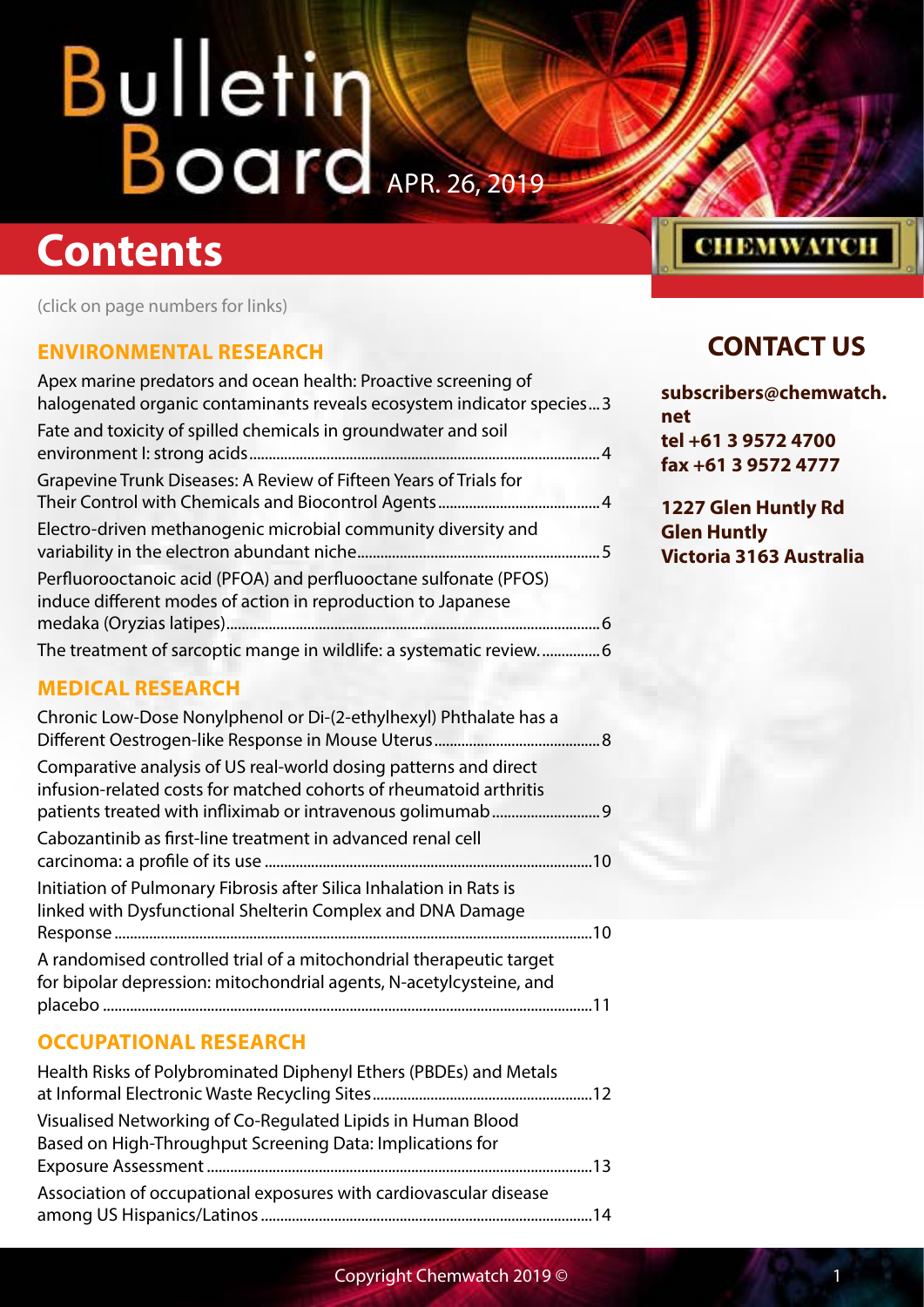### **Contents**

#### **[PUBLIC HEALTH RESEARCH](#page-14-0)**

| Understanding skin absorption of common aldehyde vapours from    |  |
|------------------------------------------------------------------|--|
| Identification of Sex-Specific Transcriptome Responses to        |  |
| The role of exposure to phthalates in variations of anogenital   |  |
| Spot Urine Sodium-to-Potassium Ratio Is a Predictor of Stroke 18 |  |
| Assessment of endocrine-disrupting activities of alternative     |  |

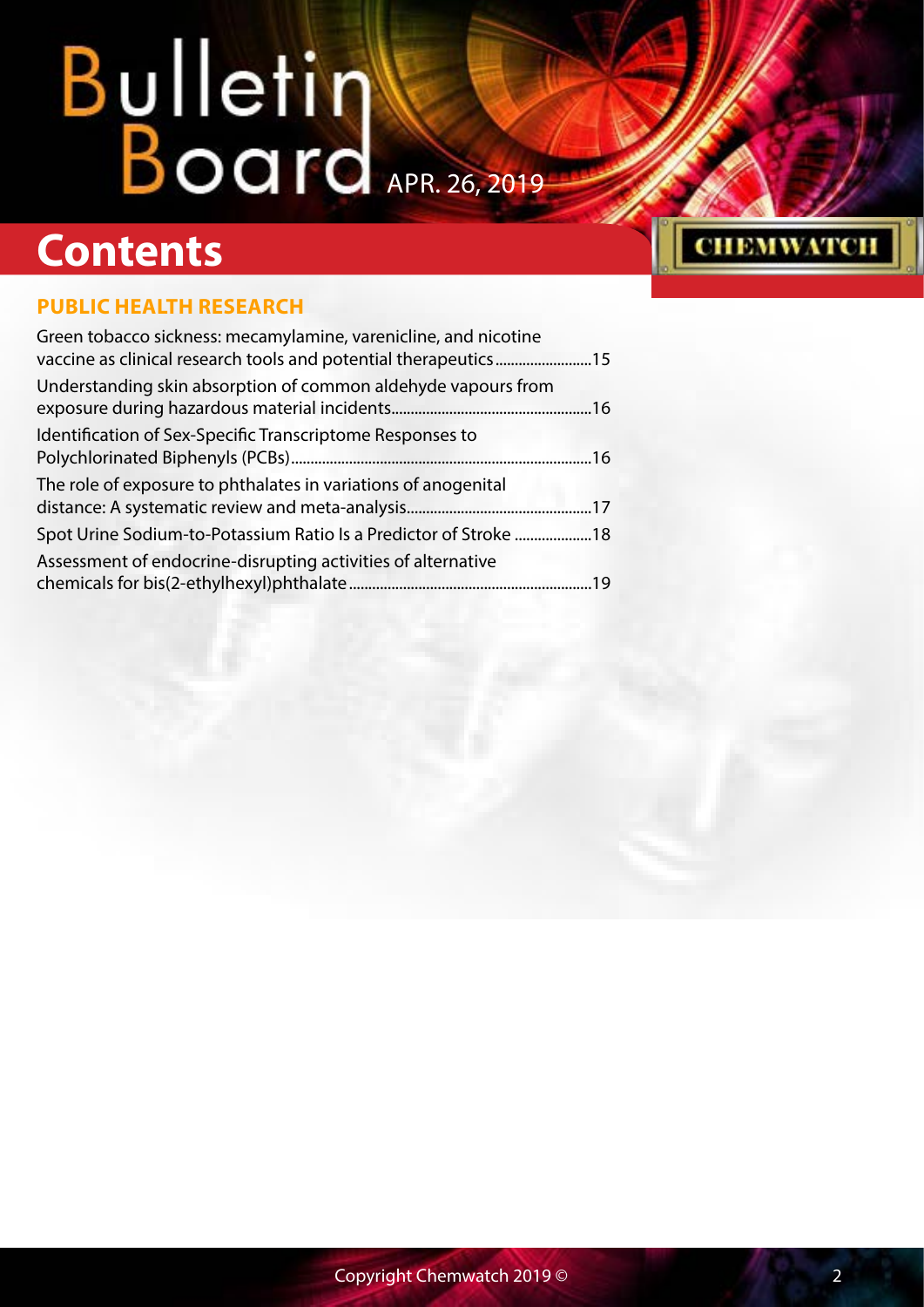# <span id="page-2-0"></span>**Bulletin Warrell**

### **Technical**

#### **ENVIRONMENTAL RESEARCH**

#### **Apex marine predators and ocean health: Proactive screening of halogenated organic contaminants reveals ecosystem indicator species**

#### *2019-04-01*

Despite decades-long bans on the production and use of certain chemicals, many halogenated organic compounds (HOCs) are persistent and can bioaccumulate in the marine environment with the potential to cause physiological harm to marine fauna. Highly lipid-rich tissue (e.g., marine mammal blubber) functions as a reservoir for HOCs, and selecting ideal indicator species is a priority for retrospective and proactive screening efforts. In the present study, the authors selected five marine mammal species as possible indicators for the Southern California Bight (SCB) and applied a non-targeted analytical method paired with an automated data reduction strategy to catalogue a broad range of known, known but unexpected, and unknown compounds in their blubber. A total of 194 HOCs were detected across the study species ( $n = 25$  individuals), 81% of which are not routinely monitored, including 30 halogenated natural products and 45 compounds of unknown structure and origin. The cetacean species (long-beaked common dolphin, short-beaked common dolphin, and Risso's dolphin) averaged 128 HOCs, whereas pinnipeds (California sea lion and Pacific harbor seal) averaged 47 HOCs. The authors suspect this disparity can be attributed to differences in life history, foraging strategies, and/or enzyme-mediated metabolism. The results support proposing (1) the long- and short-beaked common dolphin as apex marine predator sentinels for future and retrospective biomonitoring of the SCB ecosystem and (2) the use of non-targeted contaminant analyses to identify and prioritize emerging contaminants. The use of a sentinel marine species together with the non-targeted analytical approach will enable a proactive approach to environmental contaminant monitoring.

Authors: Cossaboon JM, Hoh E, Chivers SJ, Weller DW, Danil K, Maruya KA, Dodder NG.

Full Source: Chemosphere. 2019 Jan 7; 221:656-664. doi: 10.1016/j. chemosphere.2019.01.050. [Epub ahead of print]

**In the present study, the authors selected five marine mammal species as possible indicators for the Southern California Bight (SCB) and applied a non-targeted analytical method paired with an automated data reduction strategy to catalogue compounds in their blubber.**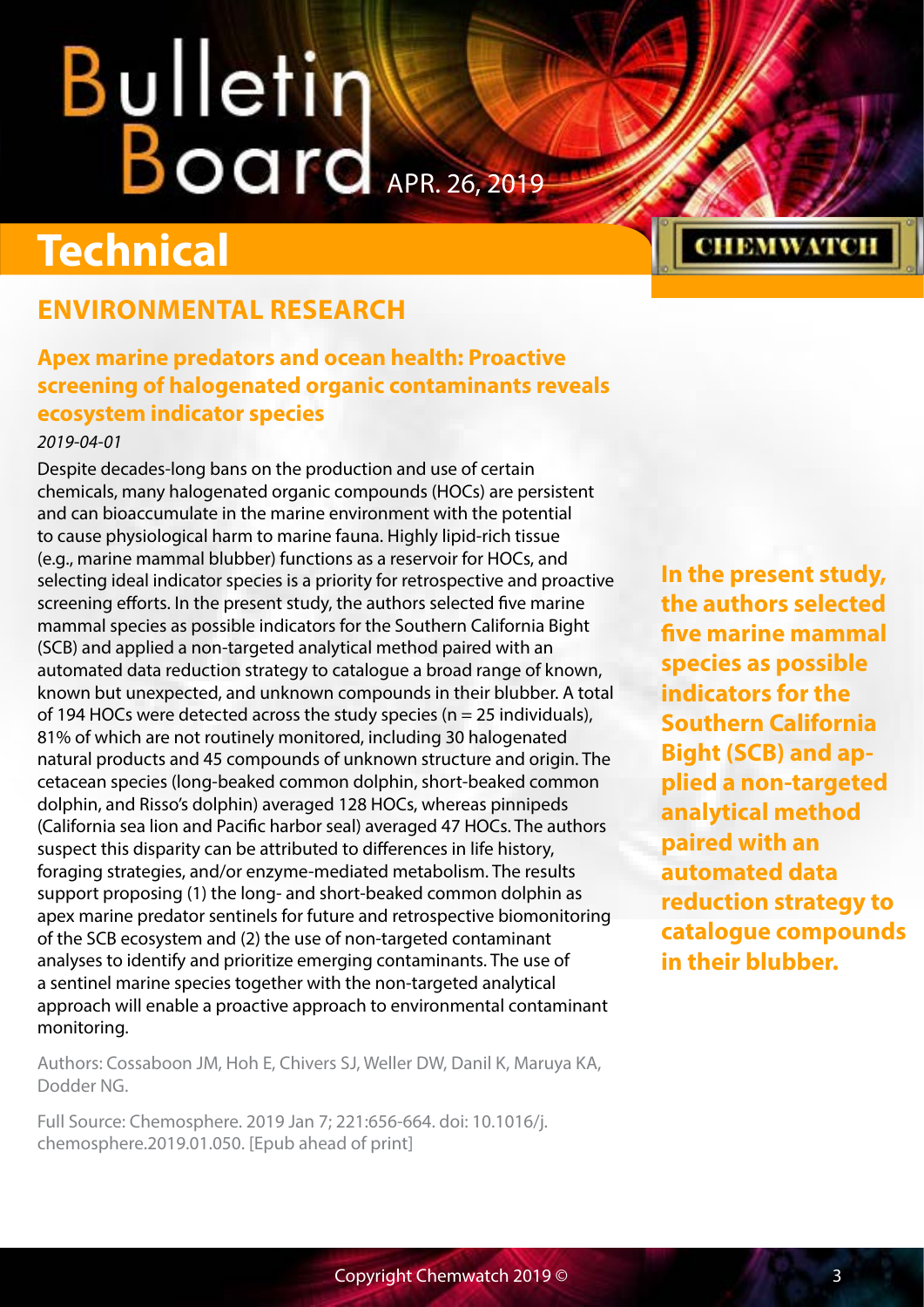# <span id="page-3-0"></span>**Bulletin Warner**

## **Technical**

#### **Fate and toxicity of spilled chemicals in groundwater and soil environment I: strong acids**

#### *2019-04-01*

This study reviewed the chemical/physical properties, toxicity, environmental fate, and ecotoxicity of strong acids in soil and groundwater environments. It was recommended that sulfuric acid and hydrofluoric acid be classified as chemicals of priority control based on volumes used, toxicity, carcinogenicity, and past significant spill events. Understanding the behaviour and transport of spilled strong acids in soil and groundwater environments requires a multi-disciplinary approach, as they can undergo a variety of geochemical and biochemical reactions with complex geomedia. The toxicity of spilled acid is dependent on the characteristics of the geomedia exposed to the acid and the amount of residual protons following acid-substrate interaction. Soil texture, cation exchange capacity, mineral composition, bedrock type, and aluminium content may be important factors affecting the toxicity of spilled acid in soil-groundwater environments. The authors expect that the results of this study will contribute preliminary data for future research on chemical spills.

Authors: Shin D, Kim Y, Moon HS.

Full Source: Environmental Health & Toxicology. 2018 Dec;33(4): e2018019. doi: 10.5620/eht.e2018019. Epub 2018 Dec 13.

#### **Grapevine Trunk Diseases: A Review of Fifteen Years of Trials for Their Control with Chemicals and Biocontrol Agents**

#### *2019-04-01*

Grapevine trunk diseases (GTDs) represent one of the most important problems for viticulture worldwide. Beyond the original causes of this outbreak in some countries like France, the lack of efficient control protocols and the prohibition of using active ingredients such as sodium arsenite and benzimidazoles, until recently used to reduce the impact of some GTDs but deleterious for humans and the environment, have probably worsened the impact of the diseases, leading to increasing economic losses. Since 1990, searches have been made to find efficient tools to control GTDs, testing a wide range of active ingredients and biocontrol agents. This review provides an overview of the results reported in the scientific literature over the last 15 years. In particular, the review focuses on the trials carried out applying chemicals or microorganisms

**This study reviewed the chemical/physical properties, toxicity, environmental fate, and ecotoxicity of strong acids in soil and groundwater environments.**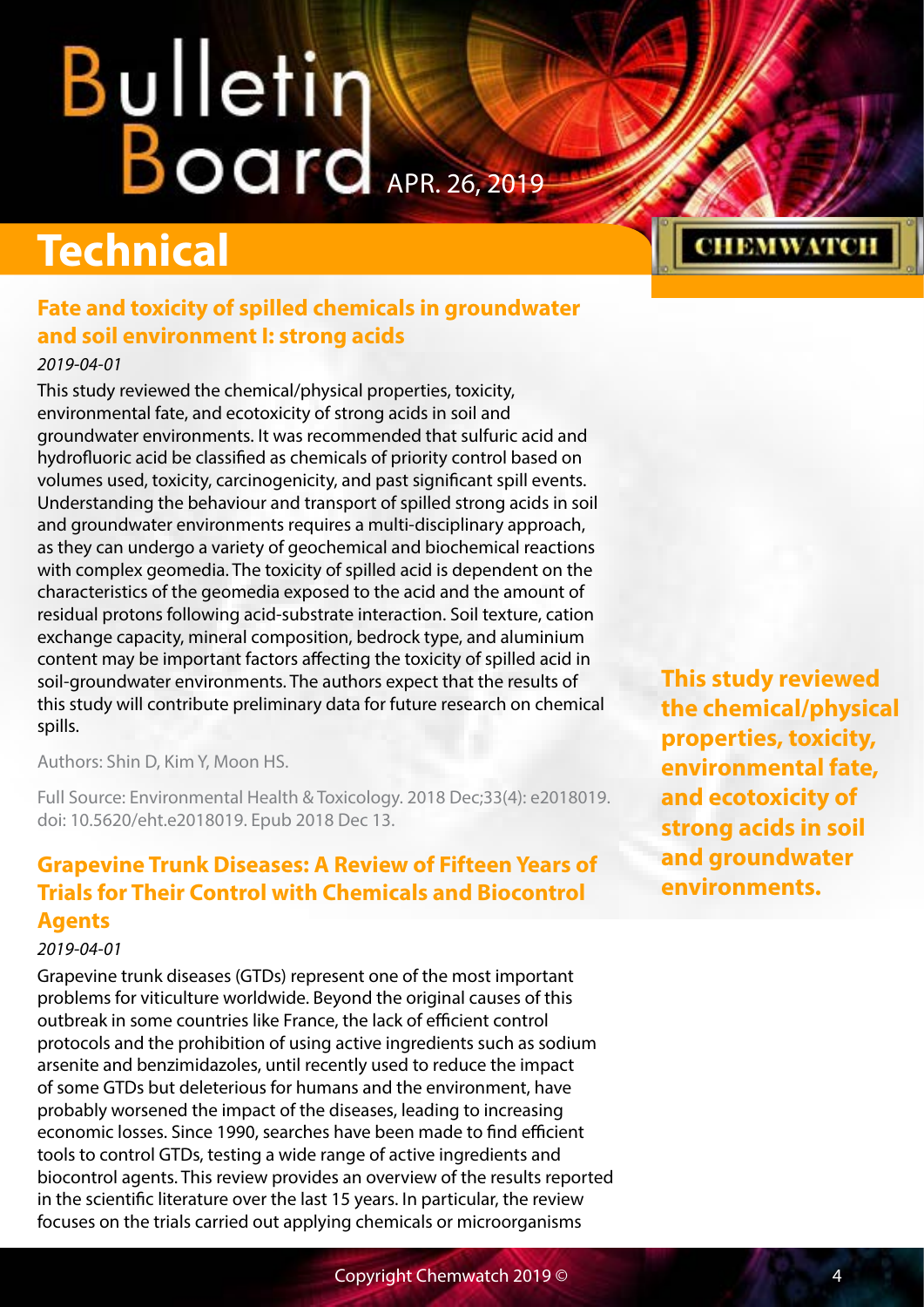### <span id="page-4-0"></span>**Technical**

to control Esca complex diseases, Botryosphaeria dieback, and Eutypa dieback, the most widespread GTDs.

Authors: Mondello V, Songy A, Battiston E, Pinto C, Coppin C, Trotel-Aziz P, Clément C, Mugnai L, Fontaine F.

Full Source: Plant Disease. 2018 Jul; 102(7):1189-1217. doi: 10.1094/PDIS-08-17-1181-FE. Epub 2018 Jun 11.

#### **Electro-driven methanogenic microbial community diversity and variability in the electron abundant niche** *2019-04-01*

The underlying dynamics of microbial (bacteria and archaea) communities ecologically responding to an applied potential are critical to achieving the goal of enhancing bioenergy recovery but are not sufficiently understood. In this study, the authors built a MEC-AD mode that increased methane production rate by several times (max. 3.8 times) during the start-up period compared to control AD, changed the absence or presence of external voltage to provide the pre-, dur-, and postsamples for microbial analysis. From a time and spatially dependent community analysis of electrode-respiring bacteria and methanogens, the corresponding Geobacter developed under the influence of external voltage, pairing with methanogens in the anodic and cathodic biofilm to generate methane. Additionally, at the cathode, the Alkaliphilus (basophilic bacteria) also correspondingly shifted alongside the change of external voltage. The mcrA sequencing confirmed a change in the dominant microbe from acetoclastic (mostly Methanosarcina mazei LYC) to hydrogenotrophic methanogens (mostly basophilic Methanobacterium alcaliphilum) at the cathode with 0.8 V voltage. Overall, the external voltage not only enriched the functional microbes including electrogens and methanogens but also indirectly shifted the composition of the bacterial and archaeal community via disturbing the pH condition. The predictive functional profiling indicated that the cathodic methanogenesis principally followed the metabolism pathway of the hydrogenotrophic methanogens, suggesting the F420 co-enzyme could be the key mediate for electron transfer. All data suggested that the electric stimulation would

**In this study, the authors built a MEC-AD mode that increased methane production rate by several times**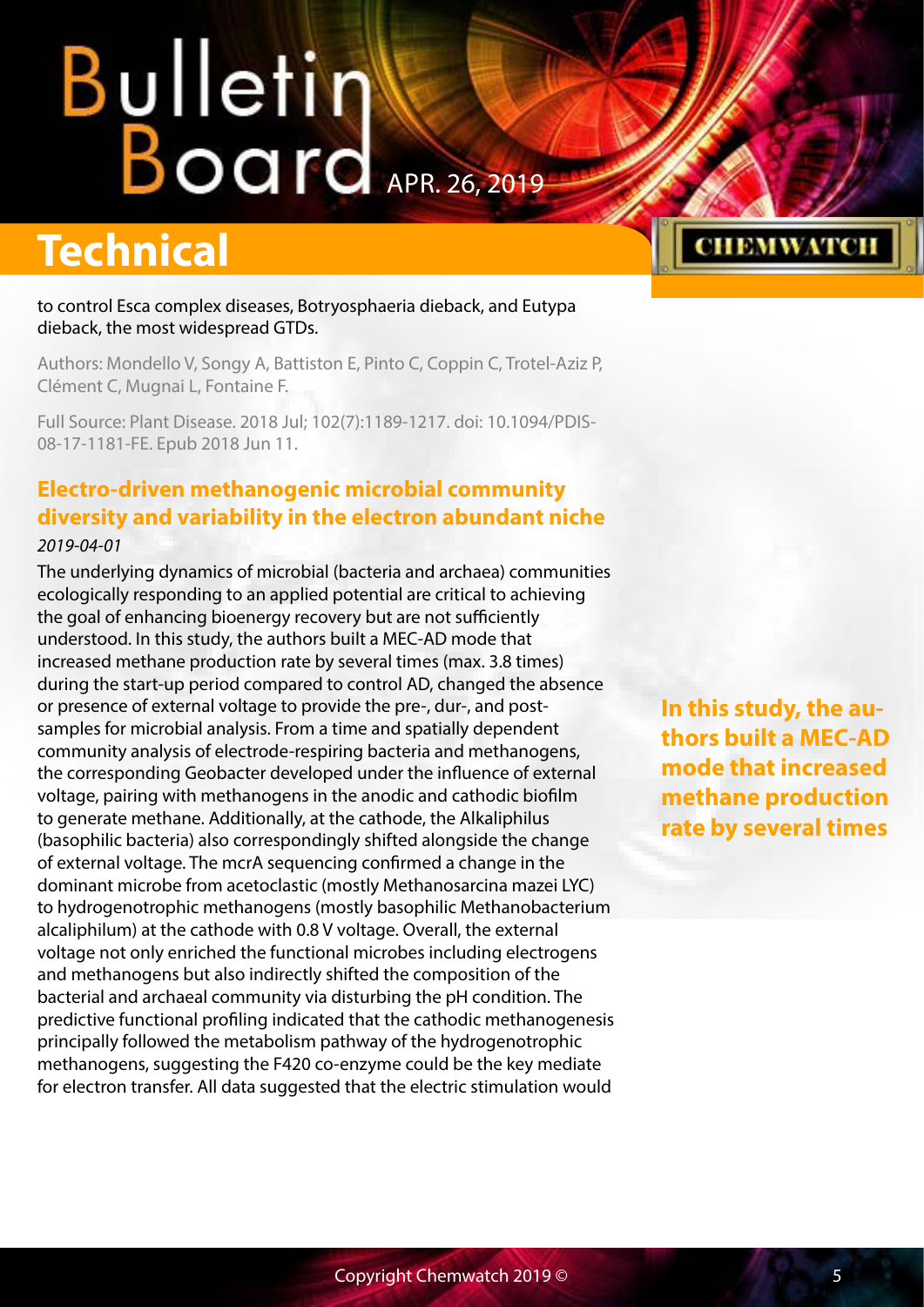## <span id="page-5-0"></span>**Bulleting Board**

### **Technical**

change and maintain the micro-environmental conditions to shift the bacterial/archaeal community.

Authors: Cai W, Liu W, Zhang Z, Feng K, Ren G, Pu C, Li J, Deng Y, Wang A.

Full Source: Science of the Total Environment. 2019 Apr 15; 661:178-186. doi: 10.1016/j.scitotenv.2019.01.131. Epub 2019 Jan 14.

#### **Perfluorooctanoic acid (PFOA) and perfluooctane sulfonate (PFOS) induce different modes of action in reproduction to Japanese medaka (Oryzias latipes)** *2019-04-01*

Perfluorooctanoic acid (PFOA) and perfluorooctane sulfonate (PFOS) have widely and frequently used in many industrial sectors, and thus have been frequently found in the environment. These chemicals may act as endocrine disrupting chemicals (EDCs), although the molecular mechanisms are still debated. In this study, Japanese medaka (Oryzias latipes) were exposed to 10mg/l PFOA and 1mg/l PFOS for 21 days, and the reproductive responses, such as the fecundity, secondary sexual characteristics and transcriptional levels of vitellogenin (vtg1 and vtg2) and choriogenin (chgh, chghm and chgl), were time-dependently evaluated (day 7, 14 and 21). PFOA and PFOS significantly reduced fecundity, and caused expression changes in the genes with time, although the patterns were different for each chemical and each sex. Different transcriptional regulations of vitellogenin and choriogenin in male suggest that PFOA and PFOS have different mode of actions in reproductive effects despite their similar chemical structure.

Authors: Kang JS, Ahn TG, Park JW.

Full Source: Journal of Hazardous Materials. 2019 Jan 14; 368:97-103. doi: 10.1016/j.jhazmat.2019.01.034. [Epub ahead of print]

#### **The treatment of sarcoptic mange in wildlife: a systematic review.**

#### *2019-04-01*

Sarcoptic mange, caused by the Sarcoptes scabiei mite, is an infectious disease of wildlife, domestic animals and humans with international importance. Whilst a variety of treatment and control methods have been investigated in wildlife, the literature is fragmented and lacking consensus. The primary objectives of this review were to synthesise the diverse

**In this study, Japanese medaka (Oryzias latipes) were exposed to PFOA and PFOS and the reproductive responses were evaluated.**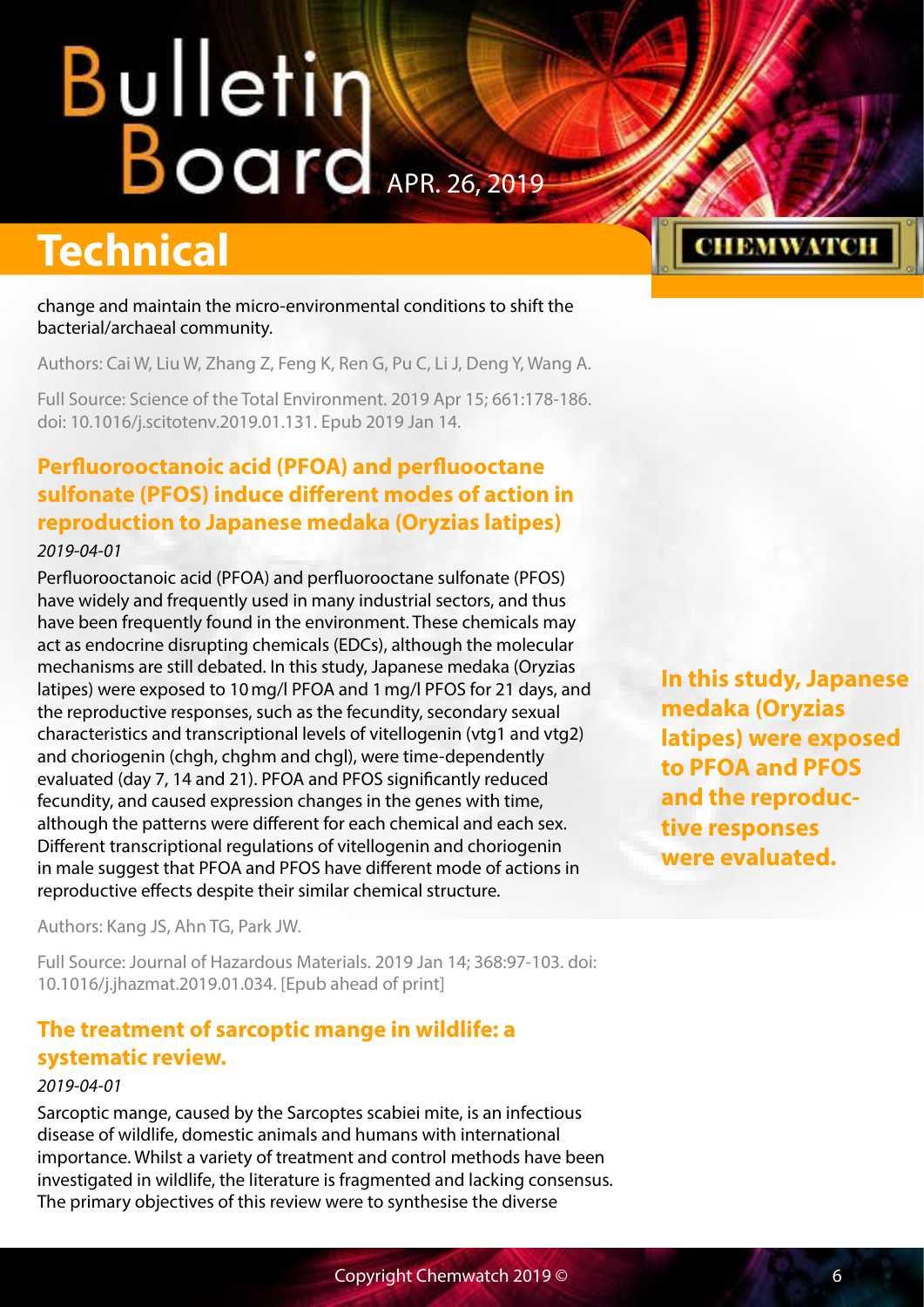## **Technical**

literature published on the treatment of sarcoptic mange in wildlife from around the world, and to identify the qualities of successful treatment strategies in both captive and free-roaming wildlife. A systematic search of the electronic databases CAB Direct, PubMed, Scopus, Web of Science, EMBASE and Discovery was undertaken. Data pertaining to study design, country, year, species, study size, mange severity, treatment protocol and outcomes were extracted from eligible studies and placed in a table. Following data extraction, a decision tree was used to identify studies suitable for further analysis based on the effectiveness of their treatment protocol, whether they were conducted on captive or non-captive wildlife, and the quality of their post-treatment monitoring period. Twenty-eight studies met our initial inclusion criteria for data collection. Of these studies, 15 were selected for further analysis following application of the decision tree. This comprised of 9 studies on captive wildlife, 5 studies on free-living wildlife and 1 study involving both captive and free-living wildlife. Ivermectin delivered multiple times via subcutaneous injection at a dose between 200-400 µg/kg was found to be the most common and successfully used treatment, although long-term data on post-release survival and re-infection rates was elusive. To the authors knowledge, this review is the first to demonstrate that multiple therapeutic protocols exist for the treatment of sarcoptic mange in wildlife. However, several contemporary treatment options are yet to be formally reported in wildlife, such as the use of isoxazoline chemicals as a one-off treatment. There is also a strong indication for more randomised controlled trials, as well as improved methods of post-treatment monitoring. Advancing this field of knowledge is expected to aid veterinarians, wildlife workers and policy makers with the design and implementation of effective treatment and management strategies for the conservation of wildlife affected by sarcoptic mange.

**Oestrogenic action of chronic low-dose nonylphenol (NP) and di-(2-ethylhexyl) phthalate (DEHP) in mouse uterus was assessed in this study.**

**CHEMWATCH** 

Authors: Rowe ML, Whiteley PL, Carver S.

Full Source: Parasites & Vectors. 2019 Mar 13;12(1):99. doi: 10.1186/s13071- 019-3340-z.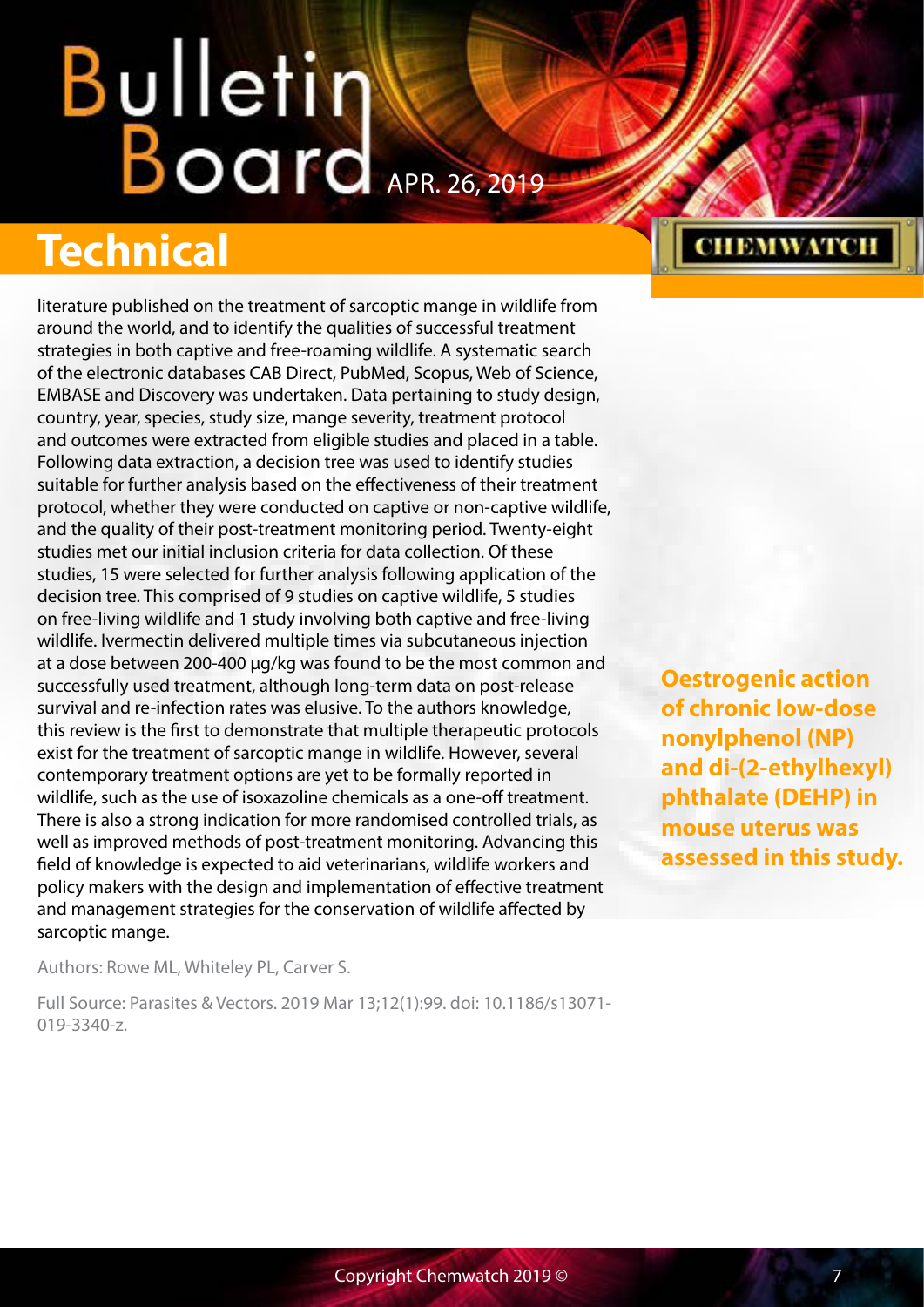## <span id="page-7-0"></span>Bulletin Board APR. 26, 2019

### **Technical**

#### **MEDICAL RESEARCH**

#### **Chronic Low-Dose Nonylphenol or Di-(2-ethylhexyl) Phthalate has a Different Oestrogen-like Response in Mouse Uterus**

#### *2019-04-01*

Through the development of organic synthetic skill, chemicals that mimic signalling mediators such as steroid hormones have been exposed to the environment. Recently, it has become apparent that this circumstance should be further studied in the field of physiology. Oestrogenic action of chronic low-dose nonylphenol (NP) and di-(2-ethylhexyl) phthalate (DEHP) in mouse uterus was assessed in this study. Ten to twelve-week-old female mice (CD-1) were fed drinking water containing NP (50 or 500 μg/L) or DEHP (133 or 1,330 μg/L) for 10 weeks. Uterine diameter, the thickness of myometrium and endometrium, and the height of luminal epithelial cells were measured and the number of glands were counted. The expression levels of the known 17β-oestradiol (E2)-regulated genes were evaluated with real-time RT-PCR methodology. The ration of uterine weight to body weight increased in 133 μg/L DEHP. Endometrial and myometrial thickness increased in 133 and 1,330 μg/L DEHP treated groups, and in 50, 500 μg/L NP and 133 μg/L DEHP, respectively. The height of luminal epithelial cell decreased in NP groups. The numbers of luminal epithelial gland were decreased in NP groups but increased in 50 μg/L DEHP group. The histological characters of glands were not different between groups. The mRNA expression profiles of the known 17β-oestradiol (E2) downstream genes, Esr1, Esr2, Pgr, Lox, and Muc1, were also different between NP and DEHP groups. The expression levels dramatically increased in some genes by the NP or DEHP. Based on these results, it is suggested that the chronic low-dose NP or DEHP works as oestrogen-like messengers in uterus with their own specific gene expression-regulation patterns.

Authors: Kim J, Cha S, Lee MY, Hwang YJ, Yang E, Ryou C, Jung HI, Cheon YP.

Full Source: Development & Reproduction. 2018 Dec;22(4):379-391. doi: 10.12717/DR.2018.22.4.379. Epub 2018 Dec 31.

**The objectives of this study were to evaluate and compare treatment patterns and infusion-related health care resource expenditures for rheumatoid arthritis (RA) patients initiating golimumab for intravenous use (GLM-IV) and infliximab (IFX) therapy and to assess cost implications from the commercial perspective.**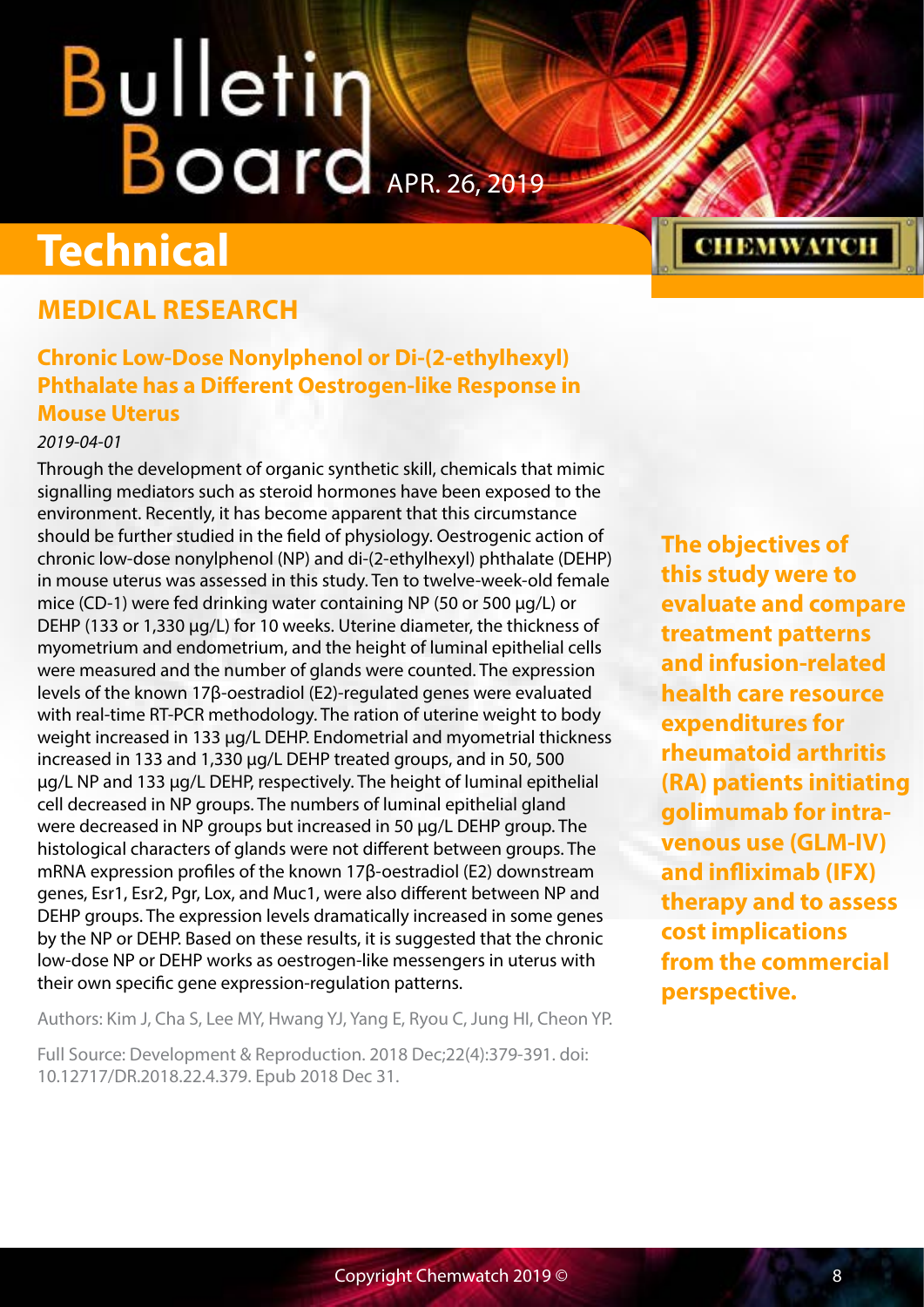# <span id="page-8-0"></span>**Bulleting Board**

### **Technical**

**Comparative analysis of US real-world dosing patterns and direct infusion-related costs for matched cohorts of rheumatoid arthritis patients treated with infliximab or intravenous golimumab**

#### *2019-04-01*

The objectives of this study were to evaluate and compare treatment patterns and infusion-related health care resource expenditures for rheumatoid arthritis (RA) patients initiating golimumab for intravenous use (GLM-IV) and infliximab (IFX) therapy and to assess cost implications from the commercial perspective. Adult RA patients with a new episode of GLM-IV or IFX treatment between 1 January 2014 and 31 March 2016 were identified from MarketScan databases and evaluated for maintenance infusion intervals and related costs of treatment. IFX and GLM-IV patients were matched 1:1 on index medication treatment duration, gender, payer type, prior biologic use, and post-index methotrexate use. Paid amounts for drugs and associated administration costs were applied to treatment group dosing patterns. Final matched treatment groups included 547 GLM-IV and 547 IFX patients (mean age = 55-56 years). Mean (SD) follow-up was 609 (161) days for GLM-IV and 613 (163) days for IFX. Treatment duration was 396 (240) days for GLM-IV and 397 (239) days for IFX. Overall, 80% of GLM-IV and 39% of IFX maintenance infusions were given approximately every 8 weeks; and 6% of GLM-IV and 53% of IFX maintenance infusions occurred more frequently than every 8 weeks (P<0.001). When weighting of the maintenance infusion interval was applied, the mean number of induction plus maintenance infusions during the first year of treatment was estimated at 7.03 for GLM-IV and 9.48 for IFX. From the commercial perspective, drug plus administration costs per infusion were \$5,846 for GLM-IV and \$5,444 for IFX with total annual cost of therapy for GLM-IV patients costing \$10,507 less than that for IFX patients in the first year and \$6,774 less than that for IFX patients in subsequent years. Annual GLM-IV drug plus administration costs for commercial health plans were significantly less than IFX in RA patients due to differences in real-world dosing and administration.

Authors: Ellis LA, Malangone-Monaco E, Varker H, Stetsovsky D, Kubacki M, DeHoratius RJ, Kafka S.

Full Source: ClinicoEconomics and Outcomes Research. 2019 Jan 15; 11:99- 110. doi: 10.2147/CEOR.S185547. eCollection 2019.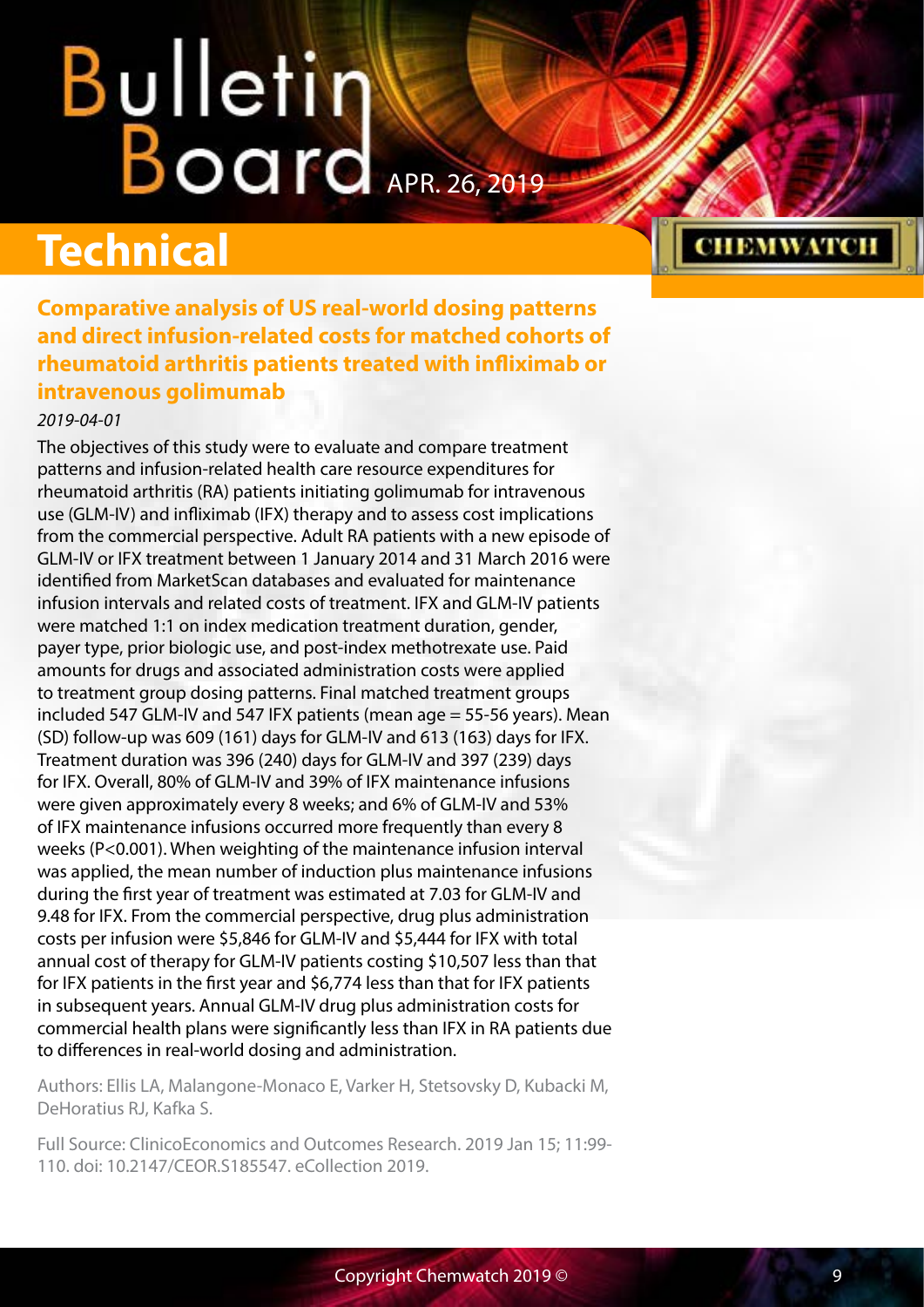# <span id="page-9-0"></span>**Bulletin Warrell**

## **Technical**

#### **Cabozantinib as first-line treatment in advanced renal cell carcinoma: a profile of its use**

#### *2019-04-01*

Oral cabozantinib tablets (Cabometyx®) are an important option for the treatment of advanced renal cell carcinoma (RCC). Cabozantinib is an anti-angiogenic agent and potently inhibits multiple tyrosine kinases, including those implicated in the development of RCC. The previously approved indication of cabozantinib tablets (i.e. treatment of advanced RCC following prior VEGF-targeted therapy) has been extended to include the first-line treatment of advanced RCC in treatment-naïve adults with intermediate or poor risk (EU) and all patients with advanced RCC (USA). These label extensions are based on the results of a randomised, open-label phase 2 trial, in which adults with metastatic RCC of poor or intermediate risk received targeted first-line treatment with cabozantinib or standard-of-care sunitinib. Relative to sunitinib, cabozantinib significantly prolonged median progression-free survival (primary endpoint; investigator and independent assessments), and increased the objective response rate (investigator assessment). The tolerability profile of cabozantinib is comparable to those of other tyrosine kinase inhibitors, with adverse events being manageable with medical intervention, dosage reductions, treatment interruption and/or permanent discontinuation.

Author: Lyseng-Williamson KA.

Full Source: Drugs & Therapy Perspectives. 2018;34(10):457-465. doi: 10.1007/s40267-018-0547-6. Epub 2018 Aug 7.

#### **Initiation of Pulmonary Fibrosis after Silica Inhalation in Rats is linked with Dysfunctional Shelterin Complex and DNA Damage Response**

#### *2019-04-01*

Occupational exposure to silica has been observed to cause pulmonary fibrosis and lung cancer through complex mechanisms. Telomeres, the nucleoprotein structures with repetitive (TTAGGG) sequences at the end of chromosomes, are a molecular "clock of life", and alterations are associated with chronic disease. The shelterin complex (POT1, TRF1, TRF2, Tin2, Rap1, and POT1 and TPP1) plays an important role in maintaining telomere length and integrity, and any alteration in telomeres may activate DNA damage response (DDR) machinery resulting in telomere attrition. The goal of this study was to assess the effect of silica exposure on the regulation of the shelterin complex in an animal model. Male

**The goal of this study was to assess the effect of silica exposure on the regulation of the shelterin complex in an animal model.**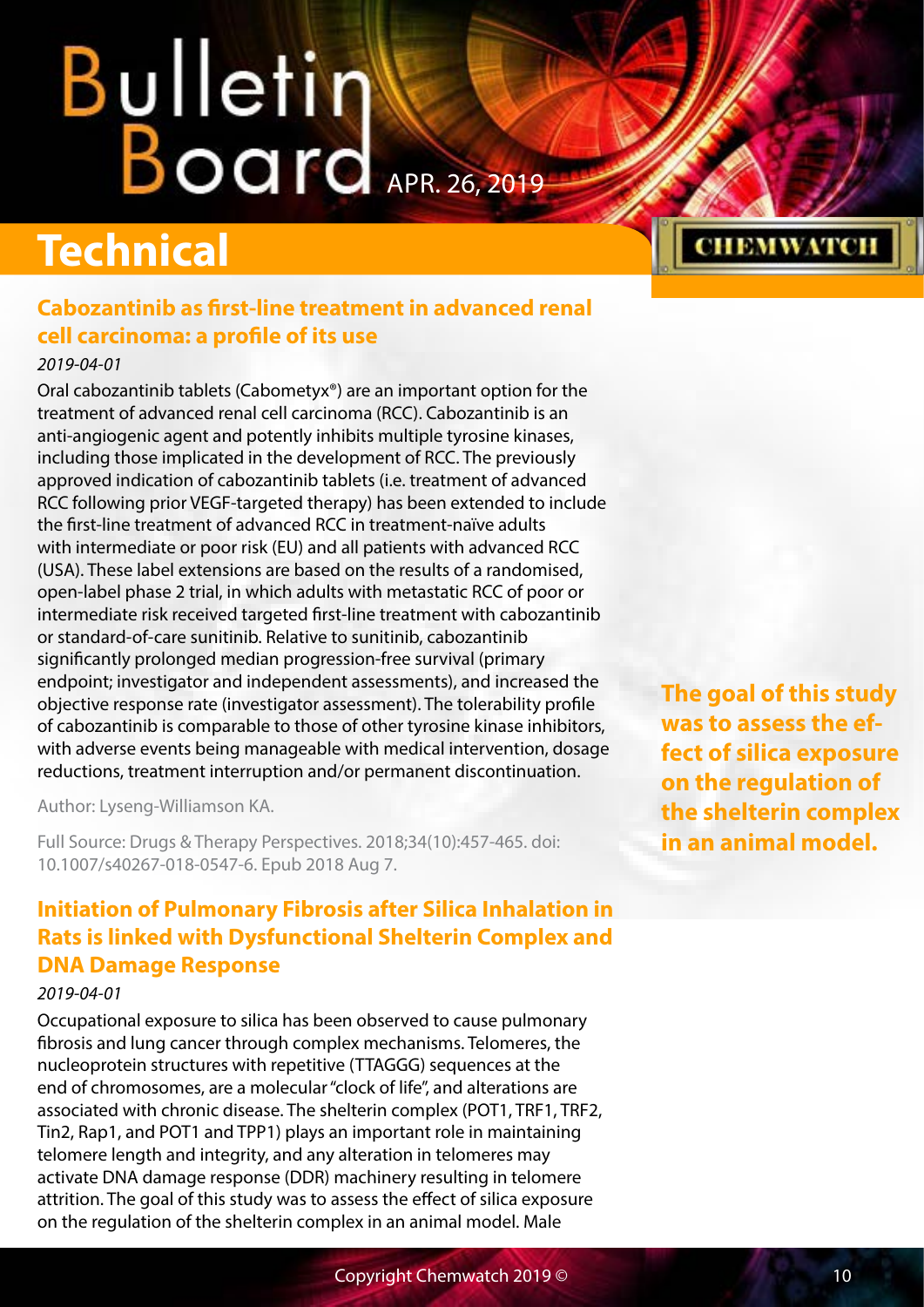## <span id="page-10-0"></span>**Bulletin William Board**

### **Technical**

Fisher 344 rats were exposed by inhalation to Min-U-Sil 5 silica for 3, 6, or 12 wk at a concentration of 15mg/m3 for 6hr/d for 5 consecutive d/wk. Expression of shelterin complex genes was assessed in the lungs at 16hr after the end of each exposure. Also, the relationship between increased DNA damage protein (γH2AX) and expression of silica-induced fibrotic marker, αSMA, was evaluated. The findings reveal new information about the dysregulation of shelterin complex after silica inhalation in rats, and how this pathway may lead to the initiation of silica-induced pulmonary fibrosis.

Authors: Shoeb M, Mustafa GM, Joseph P, Umbright C, Kodali V, Roach KA, Meighan T, Roberts JR, Erdely A, Antonini JM.

Full Source: Science Reports. 2019 Jan 24;9(1):471. doi: 10.1038/s41598- 018-36712-6.

#### **A randomised controlled trial of a mitochondrial therapeutic target for bipolar depression: mitochondrial agents, N-acetylcysteine, and placebo**

#### *2019-04-01*

A phasic dysregulation of mitochondrial bioenergetics may operate in bipolar disorder, increased in mania and decreased in depression. In this study, the authors aimed to examine efficacy of two add-on treatments in bipolar depression: N-acetylcysteine (NAC) and NAC with a combination of nutraceutical agents that may increase mitochondrial biogenesis. A three-arm 16-week, double-blind, randomised, placebo-controlled trial, adjunctive to usual treatment, was conducted. Participants ( $n=181$ ) with bipolar disorder and current depressive symptoms were randomised to 2000mg/day NAC (n=59), 2000mg/day NAC with the combination nutraceutical treatment (CT,  $n=61$ ), or placebo ( $n=61$ ). The primary outcome was change in Montgomery-Åsberg Depression Rating Scale (MADRS) total score from baseline to week 16. Young Mania Rating Scale, Clinical Global Impression (CGI)-Improvement and CGI-Severity scales, Patient Global Impression scale, Social and Occupational Functioning Assessment Scale (SOFAS), Longitudinal Interval Follow-Up Evaluation - Range of Impaired Functioning Tool (LIFE-RIFT), and Quality of Life Enjoyment, and Satisfaction Questionnaire Short Form (Q-LES-Q-SF) were secondary outcomes. One hundred forty-eight participants had postrandomisation data and were analysed (NAC = 52,  $CT = 47$ , Placebo = 49). No between-group differences were found for the rate of change between baseline and 16weeks on any of the clinical and functioning variables.

**In this study, the authors aimed to examine efficacy of two add-on treatments in bipolar depression: N-acetylcysteine (NAC) and NAC with a combination of nutraceutical agents that may increase mitochondrial biogenesis.**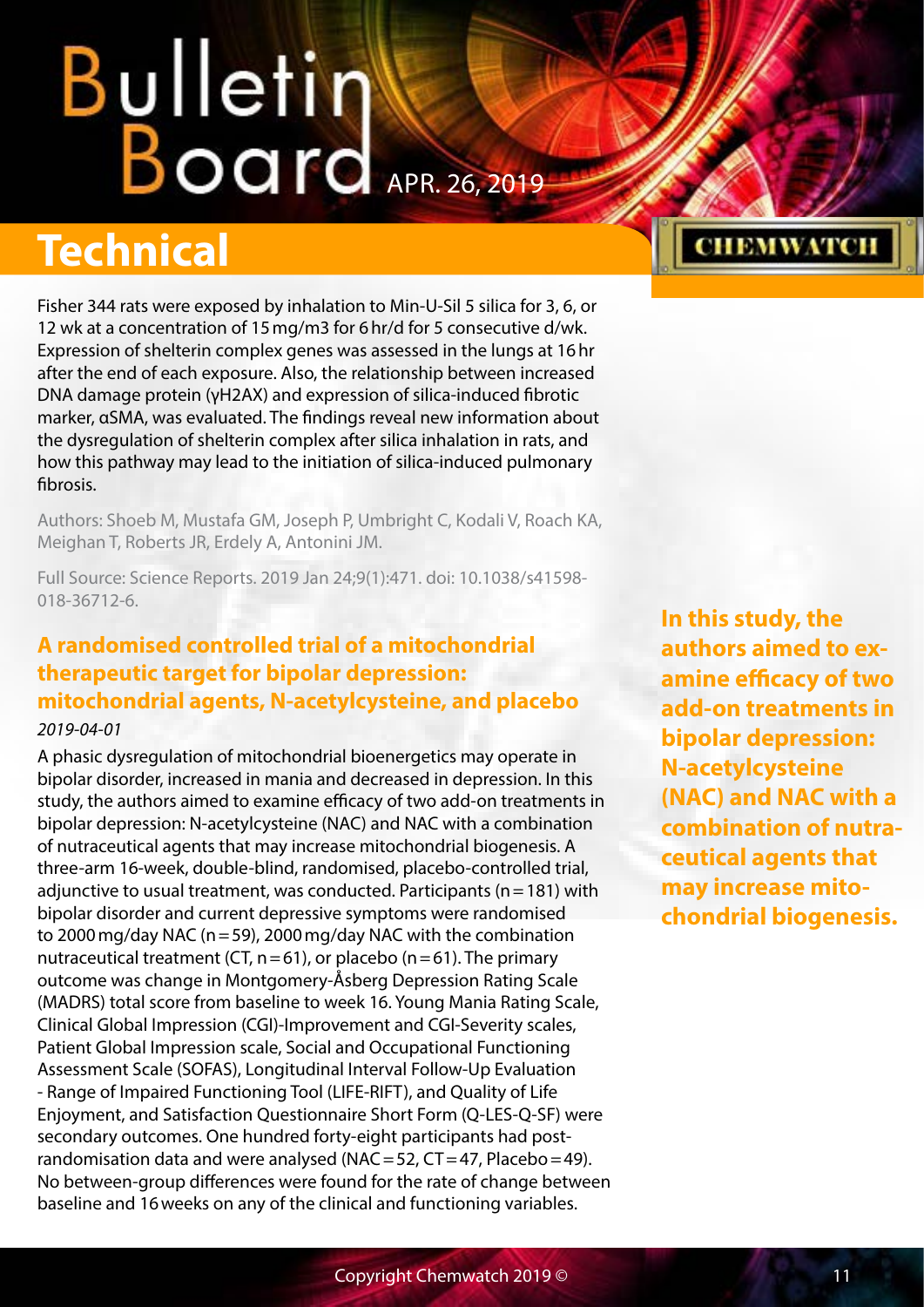## <span id="page-11-0"></span>**Bulletin Warrell**

## **Technical**

Improvements in MADRS, BDRS, SOFAS, and LIFE-RIFT scores from baseline to the week 20 post-discontinuation visit were significantly greater in the CT group compared to those in the placebo. At week 20, the CGI-I was significantly lower in the CT group versus placebo. Gastrointestinal symptoms were significantly greater in the NAC than in the placebo group. These overall negative results, with no significant differences between groups detected at the primary outcome but some positive secondary signals, suggest either delayed benefit of the combination or an improvement of symptoms on withdrawal which warrants further exploration regarding the composition, mechanisms, and application of mitochondrial agents in illnesses characterised by mitochondrial dysfunction.

Authors: Berk M, Turner A, Malhi GS, Ng CH, Cotton SM, Dodd S, Samuni Y, Tanious M, McAulay C, Dowling N, Sarris J, Owen L, Waterdrinker A, Smith D, Dean OM.

Full Source: BMC Medicine. 2019 Jan 25;17(1):18. doi: 10.1186/s12916-019- 1257-1.

#### **OCCUPATIONAL RESEARCH**

#### **Health Risks of Polybrominated Diphenyl Ethers (PBDEs) and Metals at Informal Electronic Waste Recycling Sites**

#### *2019-04-01*

Concerns about the adverse public health consequences of informal electronic waste (e-waste) recycling are increasing. This study adopted a cross-sectional study design to gain insights into health risks (cancer and non-cancer risks) associated with exposure to e-waste chemicals among informal e-waste workers via three main routes: Dermal contact, ingestion, and inhalation. The e-waste chemicals (PBDE and metals) were measured in the dust and top soils at e-waste sites (burning, dismantling, and repair sites). Adverse health risks were calculated using the EPA model developed by the Environmental Protection Agency of the United States. The concentrations of the e-waste chemicals and the health risks at the e-waste sites increased as the intensity of the e-waste recycling activities increased: control sites < repair sites < dismantling sites < burning sites. Dermal contact was the main route of exposure while exposure via inhalation was negligible for both carcinogenic and non-carcinogenic risks. Cumulative health risks via all routes of exposure **This study adopted a cross-sectional study design to gain insights into health risks (cancer and non-cancer risks) associated with exposure to e-waste chemicals among informal e-waste workers via three main routes: Dermal contact, ingestion, and inhalation.**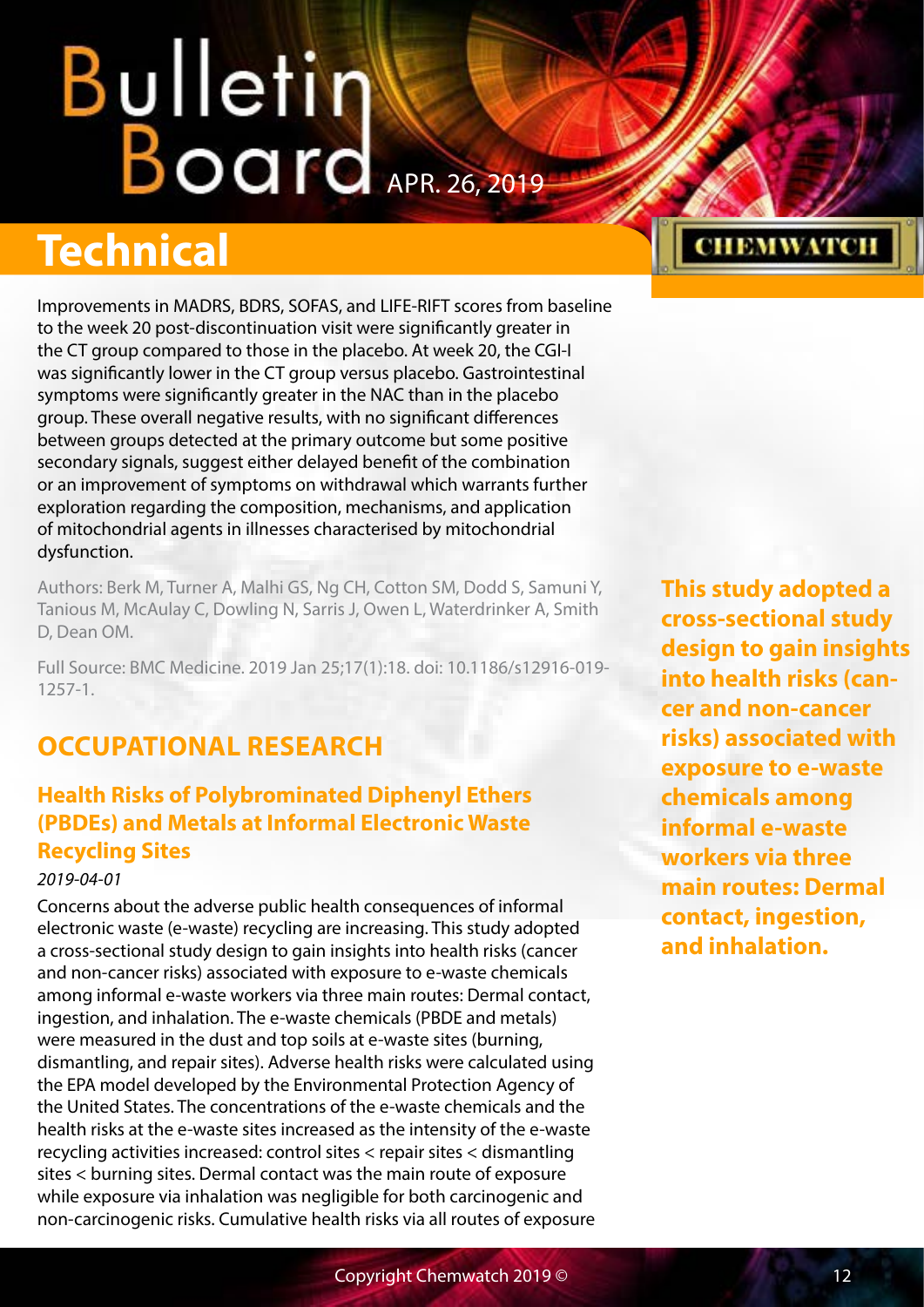## <span id="page-12-0"></span>**Bulletin Board**

## **Technical**

(inhalation, ingestion, and dermal contact) exceeded the acceptable limits of both non-cancer effects and cancer risk at all e-waste sites. This indicates that overall the e-waste workers are at the risk of adverse health effects. Therefore, the importance of occupational safety programs and management regulations for e-waste workers cannot be over emphasised.

Authors: Ohajinwa CM, van Bodegom PM, Osibanjo O, Xie Q, Chen J, Vijver MG, Peijnenburg WJGM.

Full Source: International Journal of Environmental Research & Public Health. 2019 Mar 13;16(6). pii: E906. doi: 10.3390/ijerph16060906.

#### **Visualised Networking of Co-Regulated Lipids in Human Blood Based on High-Throughput Screening Data: Implications for Exposure Assessment** *2019-04-01*

Exposure to environmental chemicals could disturb lipidome homeostasis in biotas. Comprehensive identification and interpretation of lipid molecules in biological samples are of great importance to elucidate the potential changes in lipid homeostasis upon exposure to various environmental stimuli. In this study, a total of 156 human blood samples were collected including 108 general citizens (control group) and 48 employees in a municipal solid waste incineration (MSWI) plant (occupational exposure group). More than 1500 lipid molecules, belonging to five lipid classes, were screened in the blood samples by UPLC-QTOF-MS in the MSE acquisition mode. All of the coupled compounds with correlation coefficients (R) of 0.7 or higher were selected for automated network correlation analysis. A global visual network was automatically produced from thousands of coregulated lipid species in the blood samples. In the automatically produced molecular network, the distributions of the major correlated lipids were in accordance with their metabolic pathways in the KEGG map. Different lipidomic profiles in the blood samples from the two groups of people were easily observed by this visualisation technique. Among the intrinsic lipid classes, glycererides and sterol lipids might represent the most sensitively affected lipids upon exposure to various pollutants emitted from the MSWI plant. The visualised network of coregulated lipids identified in human blood presents a new approach for interpreting the metabolic relationships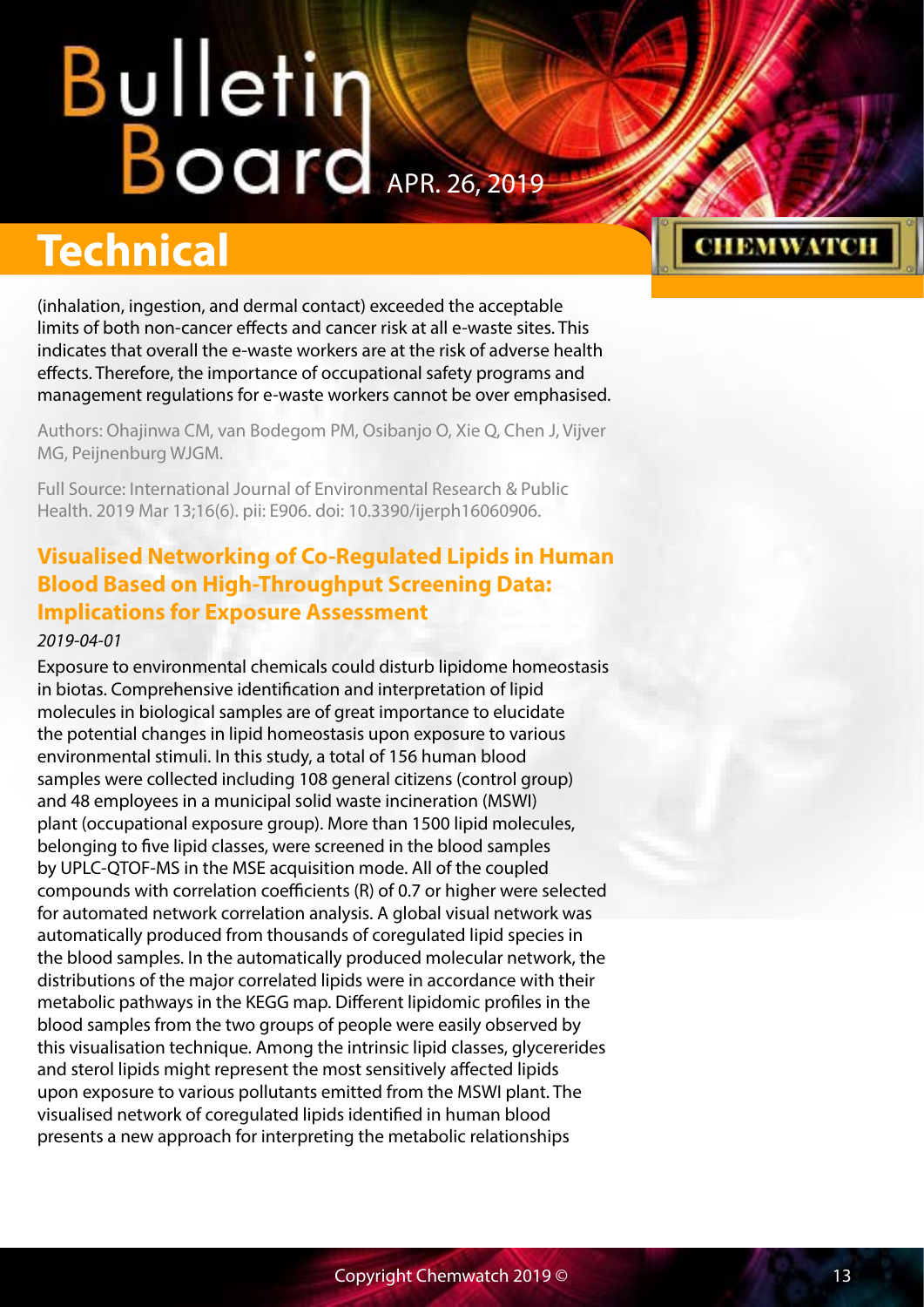## <span id="page-13-0"></span>Bulletin Karl 2019

### **Technical**

among the thousands of metabolites identified in toxicological and epidemiological studies.

Authors: Gao S, Wan Y, Li W, Huang C.

Full Source: Environmental Science & Technology. 2019 Mar 5;53(5):2862- 2872. doi: 10.1021/acs.est.8b06289. Epub 2019 Feb 21.

#### **Association of occupational exposures with cardiovascular disease among US Hispanics/Latinos**

#### *2019-04-01*

Cardiovascular disease (CVD) is a leading cause of mortality and morbidity in the USA. The role of occupational exposures to chemicals in the development of CVD has rarely been studied even though many agents possess cardiotoxic properties. In the present study, the authors evaluated associations of self-reported exposures to organic solvents, metals and pesticides in relation to CVD prevalence among diverse Hispanic/Latino workers. Cross-sectional data from 7404 employed individuals, aged 18-74 years, enrolled in the Hispanic Community Health Study/Study of Latinos (HCHS/SOL) were analysed. Participants from four US cities provided questionnaire data and underwent clinical examinations, including ECGs. CVD was defined as the presence of at least one of the following: coronary heart disease, atrial fibrillation, heart failure or cerebrovascular disease. Prevalence ratios reflecting the relationship between each occupational exposure and CVD as well as CVD subtypes were calculated using Poisson regression models. Hispanic/Latino workers reported exposures to organic solvents (6.5%), metals (8.5%) and pesticides (4.7%) at their current jobs. Overall, 6.1% of participants had some form of CVD, with coronary heart disease as the most common (4.3%) followed by cerebrovascular disease (1.0%), heart failure (0.8%) and atrial fibrillation (0.7%). For individuals who reported working with pesticides, the prevalence ratios for any CVD were 2.18 (95% CI 1.34 to 3.55), coronary heart disease 2.20 (95% CI 1.31 to 3.71), cerebrovascular disease 1.38 (95% CI 0.62 3.03), heart failure 0.91 (95% CI 0.23 to 3.54) and atrial fibrillation 5.92 (95% CI 1.89 to 18.61) after adjustment for sociodemographic, acculturation, lifestyle and occupational characteristics. Metal exposures were associated with an almost fourfold (3.78, 95% CI 1.24 to 11.46) greater prevalence of atrial fibrillation. Null associations were observed for organic solvent exposures. The results suggest that working with metals and pesticides could be risk

**In the present study, the authors evaluated associations of selfreported exposures to organic solvents, metals and pesticides in relation to CVD prevalence among diverse Hispanic/ Latino workers.**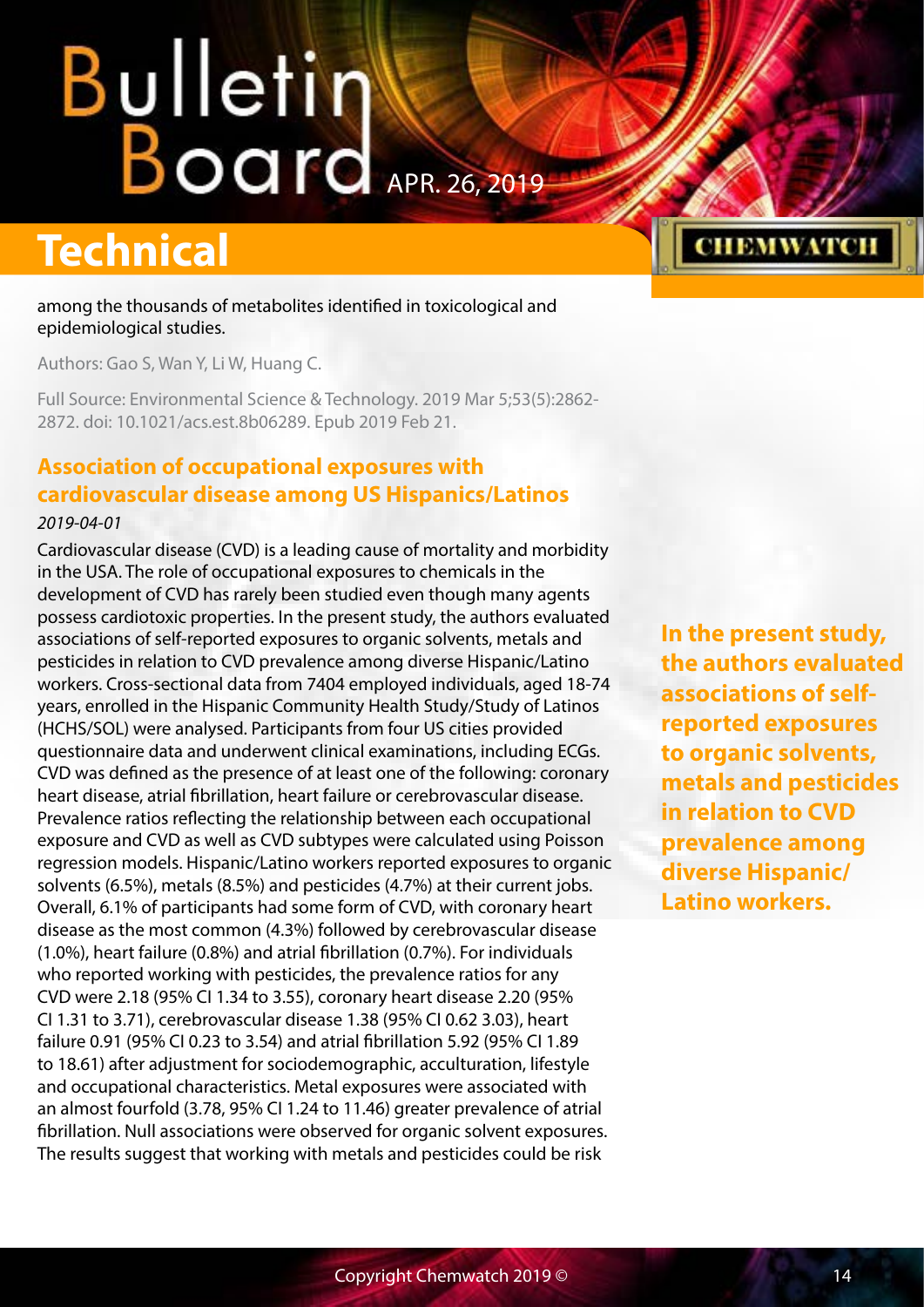## <span id="page-14-0"></span>**Bulletintendents**

### **Technical**

factors for CVD among Hispanic/Latino workers. Further work is needed to evaluate these relationships prospectively.

Authors: Bulka CM, Daviglus ML, Persky VW, Durazo-Arvizu RA, Lash JP, Elfassy T, Lee DJ, Ramos AR, Tarraf W, Argos M.

Full Source: Heart. 2019 Mar;105(6):439-448. doi: 10.1136/ heartjnl-2018-313463. Epub 2018 Dec 11.

#### **PUBLIC HEALTH RESEARCH**

#### **Green tobacco sickness: mecamylamine, varenicline, and nicotine vaccine as clinical research tools and potential therapeutics**

#### *2019-04-01*

Green tobacco sickness occurs from transdermal absorption of chemicals from freshly harvested, green tobacco leaves. Signs and symptoms include nausea, vomiting, headache, and abdominal cramps. Prevalence has shifted from the United States and Europe to China, India, and Brazil. Worldwide 8 million individuals are afflicted, including women and children. Areas covered: Mecamylamine (Inversine®, Vecamyl®), a nicotinic acetylcholine receptor (nAChR) antagonist, should be tested as a remedy for green tobacco sickness. Mecamylamine is approved as an oral tablet for the treatment of hypertension, is safe, and is off-patent. Mecamylamine attenuates many of the effects of nicotine and tobacco including seizures, thereby supporting its use as an effective pharmacotherapy for tobacco dependence. Varenicline (Chantix®) and cytisine (Tabex®) are low efficacy (i.e. intrinsic activity) nAChR agonists, are used as smoking cessation aids, and are viable options to test as remedies against green tobacco sickness. Nicotine immunisation strategies may provide further options for future testing. Efforts to demonstrate reversal and/or prevention of green tobacco sickness by mecamylamine will underscore the importance of nicotine in this illness and highlight a new medication for effective treatment of tobacco poisoning.

Author: McMahon LR.

Full Source: Expert Review of Clinical Pharmacology. 2019 Mar;12(3):189- 195. doi: 10.1080/17512433.2019.1570844. Epub 2019 Jan 24.

**Green tobacco sickness occurs from transdermal absorption of chemicals from freshly harvested, green tobacco leaves.**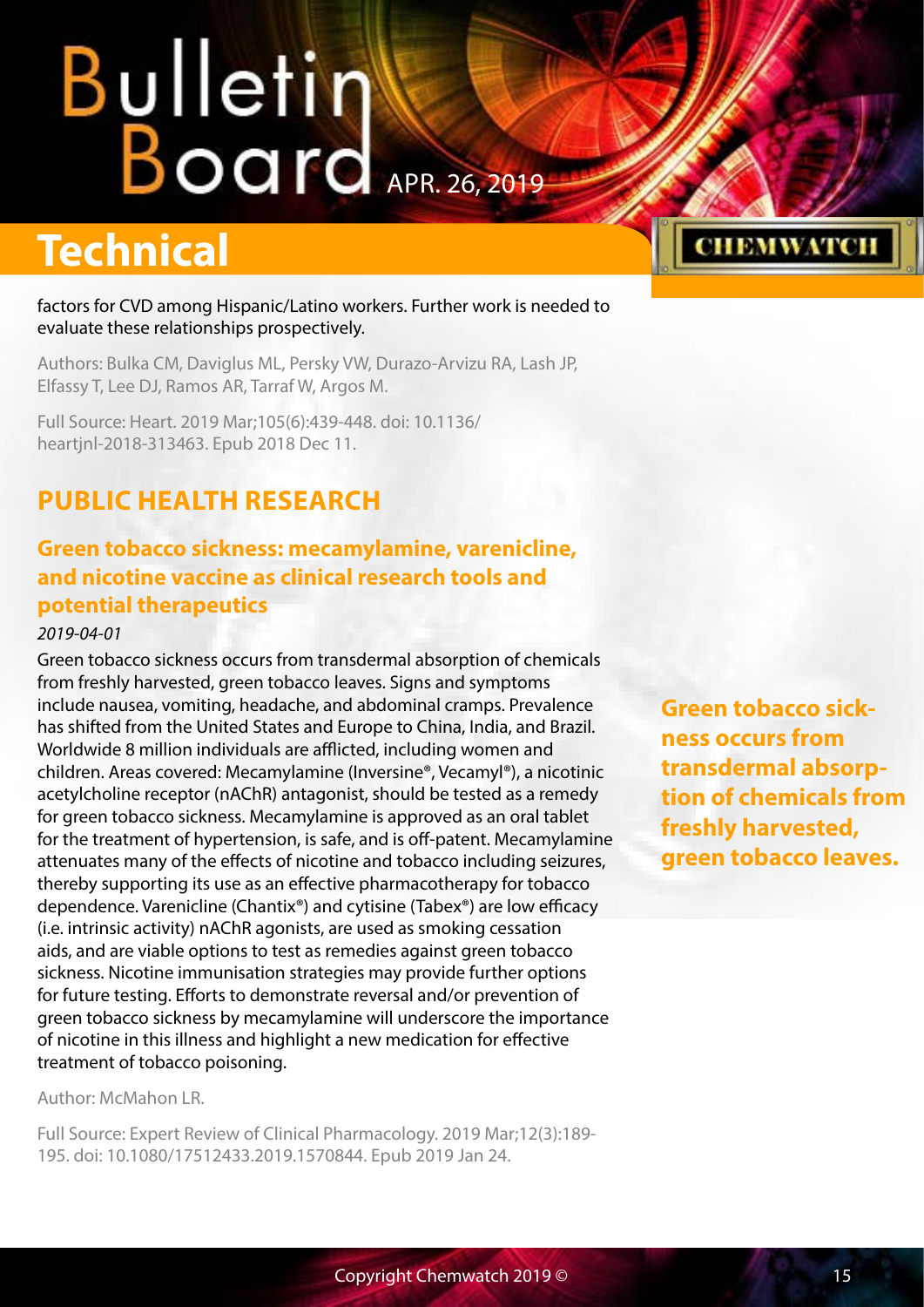## <span id="page-15-0"></span>**Bulletin Board**

## **Technical**

#### **Understanding skin absorption of common aldehyde vapours from exposure during hazardous material incidents**

#### *2019-04-01*

The toxic release of aldehyde vapours during a hazardous material (HAZMAT) incident primarily results in respiratory concerns for the unprotected public. However, skin absorption may be an important concurrent exposure route that is poorly understood for this scenario. This study provides experimental data on the skin absorption properties of common aldehydes used in industry, including acetaldehyde, acrolein, benzaldehyde and formaldehyde, in gaseous or vapour form using an adapted in vitro technique. Two of the four tested aldehydes were found to penetrate the skin in appreciable amounts following 30-min exposure at HAZMAT relevant atmospheric concentrations: acetaldehyde  $(5.29 \pm 3.24 \,\mu g/cm2)$  and formaldehyde  $(3.45 \pm 2.58 \,\mu g/cm2)$ . Whereas only low levels of acrolein (0.480 $\pm$ 0.417  $\mu$ g/cm2) and benzaldehyde  $(1.46 \pm 0.393 \,\mu\text{g/cm2})$  skin penetration was noted. The aldehydes demonstrated differing levels of interaction with fabric. Formaldehyde and acetaldehyde adsorbed strongly to denim, whereas benzaldehyde and acrolein displayed no sink properties. However, denim was shown to be an initial protective barrier and reduced penetration outcomes for all aldehydes. This study provides important information to assist first responders and confirms the relevance of using physicochemical properties (e.g. solubility, molecular weight, partition coefficient) to predict skin permeation potential in the absence of empirical data during HAZMAT incidents involving different types of aldehydes.

Authors: Thredgold L, Gaskin S, Heath L, Pisaniello D, Logan M, Baxter C.

Full Source: Journal of Exposure Science & Environmental Epidemiology. 2019 Feb 15. doi: 10.1038/s41370-019-0127-4. [Epub ahead of print]

#### **Identification of Sex-Specific Transcriptome Responses to Polychlorinated Biphenyls (PCBs)**

#### *2019-04-01*

PCBs are classified as xenoestrogens and carcinogens and their health risks may be sex-specific. To identify potential sex-specific responses to PCBexposure the authors established gene expression profiles in a population study subdivided into females and males. Gene expression profiles were determined in a study population consisting of 512 subjects from the EnviroGenomarkers project, 217 subjects who developed lymphoma and

**To identify potential sex-specific responses to PCB-exposure the authors established gene expression profiles in a population study subdivided into females and males.**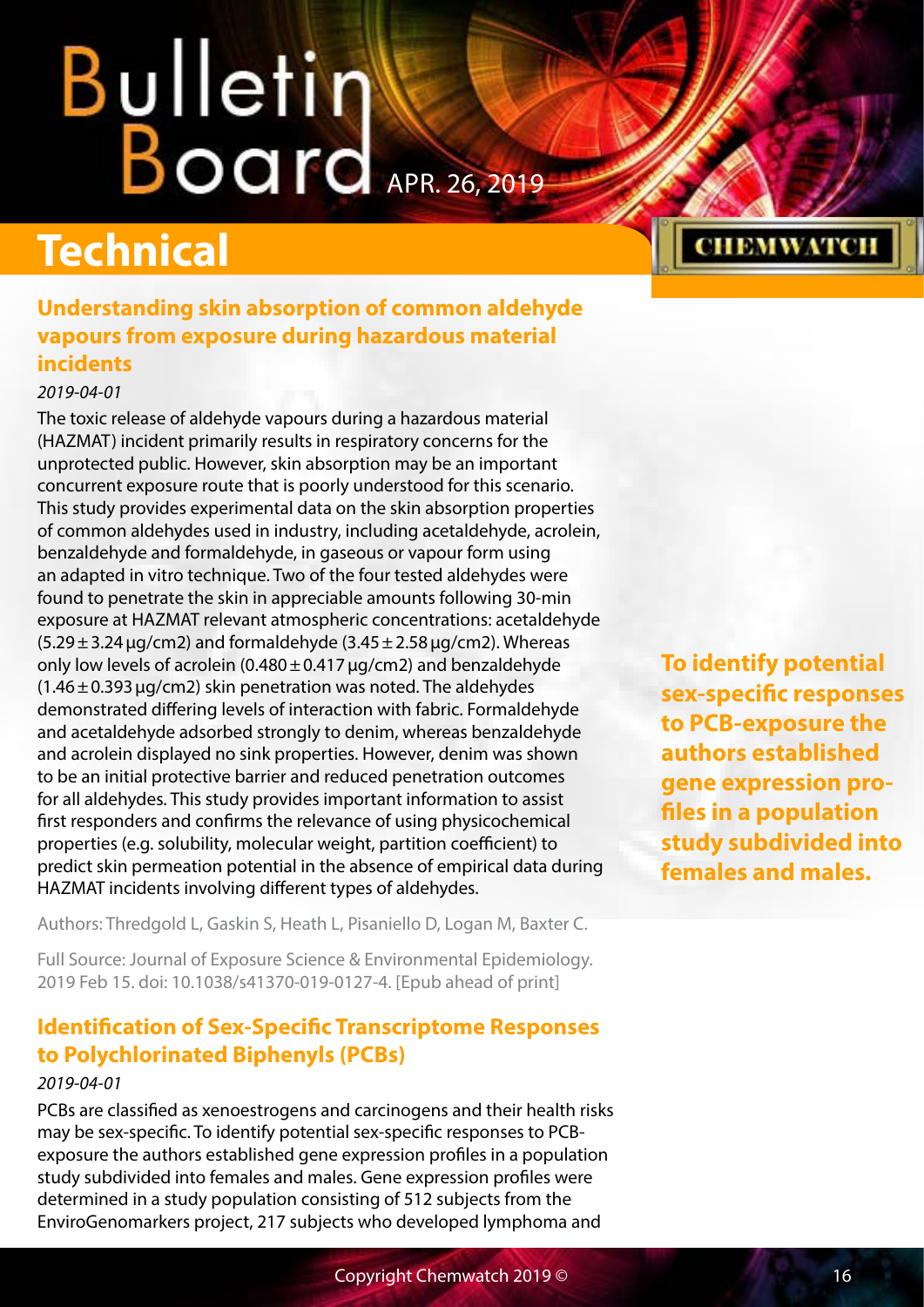## <span id="page-16-0"></span>Bulletin Karl 2019

## **Technical**

295 controls were selected in later life. Linear mixed models were ran in order to find associations between gene expression and exposure to PCBs, while correcting for confounders, in particular distribution of white blood cells (WBC), as well as random effects. The analysis was subdivided according to sex and development of lymphoma in later life. The changes in gene expression as a result of exposure to the six studied PCB congeners were sex- and WBC type specific. The relatively large number of genes that are significantly associated with PCB-exposure in the female subpopulation already indicates different biological response mechanisms to PCBs between the two sexes. The interaction analysis between different PCBs and WBCs provides only a small overlap between sexes. In males, cancer-related pathways and in females immune system-related pathways are identified in association with PCBs and WBCs. Future lymphoma cases and controls for both sexes show different responses to the interaction of PCBs with WBCs, suggesting a role of the immune system in PCB-related cancer development.

Authors: Espín-Pérez A, Hebels DGAJ, Kiviranta H, Rantakokko P, Georgiadis P, Botsivali M, Bergdahl IA, Palli D, Späth F, Johansson A, Chadeau-Hyam M, Kyrtopoulos SA, Kleinjans JCS, de Kok TMCM.

Full Source: Science Reports. 2019 Jan 24;9(1):746. doi: 10.1038/s41598- 018-37449-y.

#### **The role of exposure to phthalates in variations of anogenital distance: A systematic review and metaanalysis**

#### *2019-04-01*

Environmental chemicals such as phthalate esters may have adverse effects on anogenital distance (AGD), but the evidence in both genders has not been reviewed systematically. The objective of the present study is to conduct a systematic review and meta-analysis of studies that analysed the relationship between exposure to phthalates and AGD. English papers published up to March 2018 were searched in PubMed, Scopus, Clarivate-Web of Science, and Google scholar. The authors applied fixed-effects models to calculate pooled beta coefficient [β]. In the case of heterogeneity, random-effects models were used. Using the comprehensive search strategies, 313 papers were identified and after screening, 10 of them were included in this study. In primary analyses, it was found that exposure to phthalates was not associated with short AGD (β = -0.11; 95% CI,-0.27, 0.06; I2 = 0%). However, results

**The objective of the present study is to conduct a systematic review and meta-analysis of studies that analysed the relationship between exposure to phthalates and AGD.**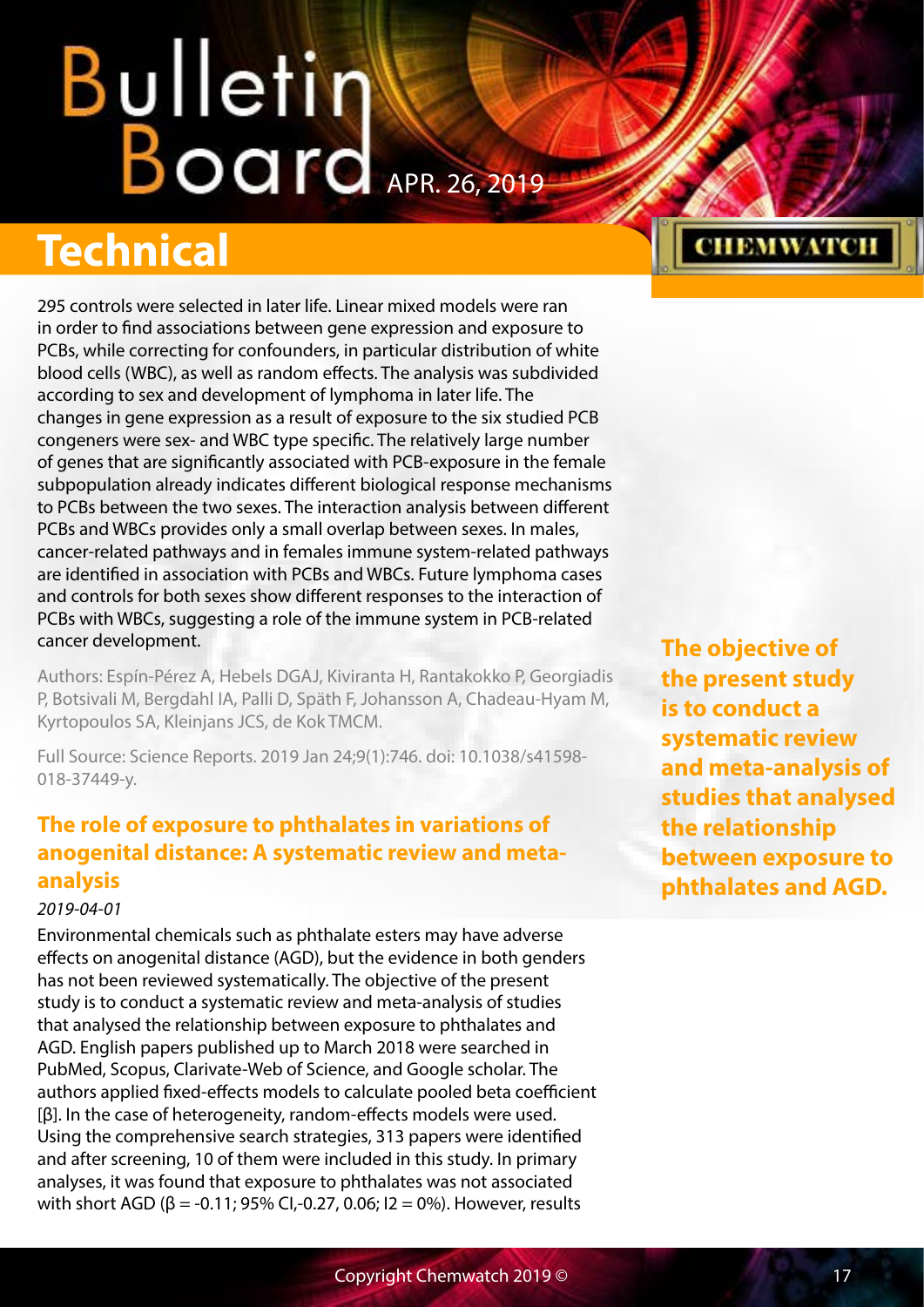## <span id="page-17-0"></span>Bulletin Board APR. 26, 2019

### **Technical**

of subgroup analyses indicated that in boys, the sum of di-2-ethylhexyl phthalate (∑DEHP) metabolites had significant association with the risk of shortened anopenile distance (AGDAP) (β = -0.915, 95% CI: 1.629,- 0.2) and anoscrotal distance (AGDAS) ( $\beta$  = -0.857, 95% CI: 1.455,-0.26). In addition, urinary monobutyl phthalate (MBP), monoethyl phthalate (MEP), and monoisobutyl phthalate (MiBP) were associated with short AGDAP. It was also observed significant association between monobenzylphthalate (MBzP) and anofourchette distance (AGDAF) in girls. This tudy provided findings on significant association of exposure to ∑DEHP metabolites, MBP, MEP, and MiBP with shortened AGDAP in boys. The mechanisms of phthalates effect on AGD may involve receptors and enzymes involved in steroidgenesis, negative influence on Leydig cells, cell proliferation, gonocyte cell numbers, and testosterone production.

Authors: Zarean M, Keikha M, Feizi A, Kazemitabaee M, Kelishadi R.

Full Source: Environmental Pollution. 2019 Jan 9; 247:172-179. doi: 10.1016/j.envpol.2019.01.026. [Epub ahead of print]

#### **Spot Urine Sodium-to-Potassium Ratio Is a Predictor of Stroke**

#### *2019-04-01*

Dietary sodium reduction with concurrent increase in potassium intake is a current public health priority to reduce risk of cardiovascular events. This study explored associations between the spot urine sodium-topotassium ratio and cardiovascular events in the MESA (Multi-Ethnic Study of Atherosclerosis) longitudinal cohort. Methods- The MESA is a prospective cohort study of 6814 adults from 4 ethnic groups (European-, Asian-, African- and Hispanic-American) with a mean age of 62  $(\pm 10.2)$ years and an average of 11.7  $(\pm 2.2)$  years of follow-up. Participants were free of clinical cardiovascular disease at baseline. Spot urine sodium and potassium excretion, as a marker of dietary intake, was collected at baseline. The impact of urinary sodium-to-potassium ratio on adjudicated cardiovascular events was assessed using Cox proportional hazards models. Results- Only 39% of MESA participants had a urinary sodiumto-potassium ratio ≤1, and these participants experienced only 74 of the 236 strokes. A sodium-to-potassium ratio >1 was associated with a hazard ratio of 1.47 (95% Cl.1.07-2.00) for risk of stroke, adjusting for age, sex, race, cardiovascular risk factors, socio-demographic characteristics, body size, and kidney function. The spot urine sodium-to-potassium ratio (measurable in routine care) is associated with stroke. A urine sodium-to**This study explored associations between the spot urine sodiumto-potassium ratio and cardiovascular events in the MESA (Multi-Ethnic Study of Atherosclerosis) longitudinal cohort.**